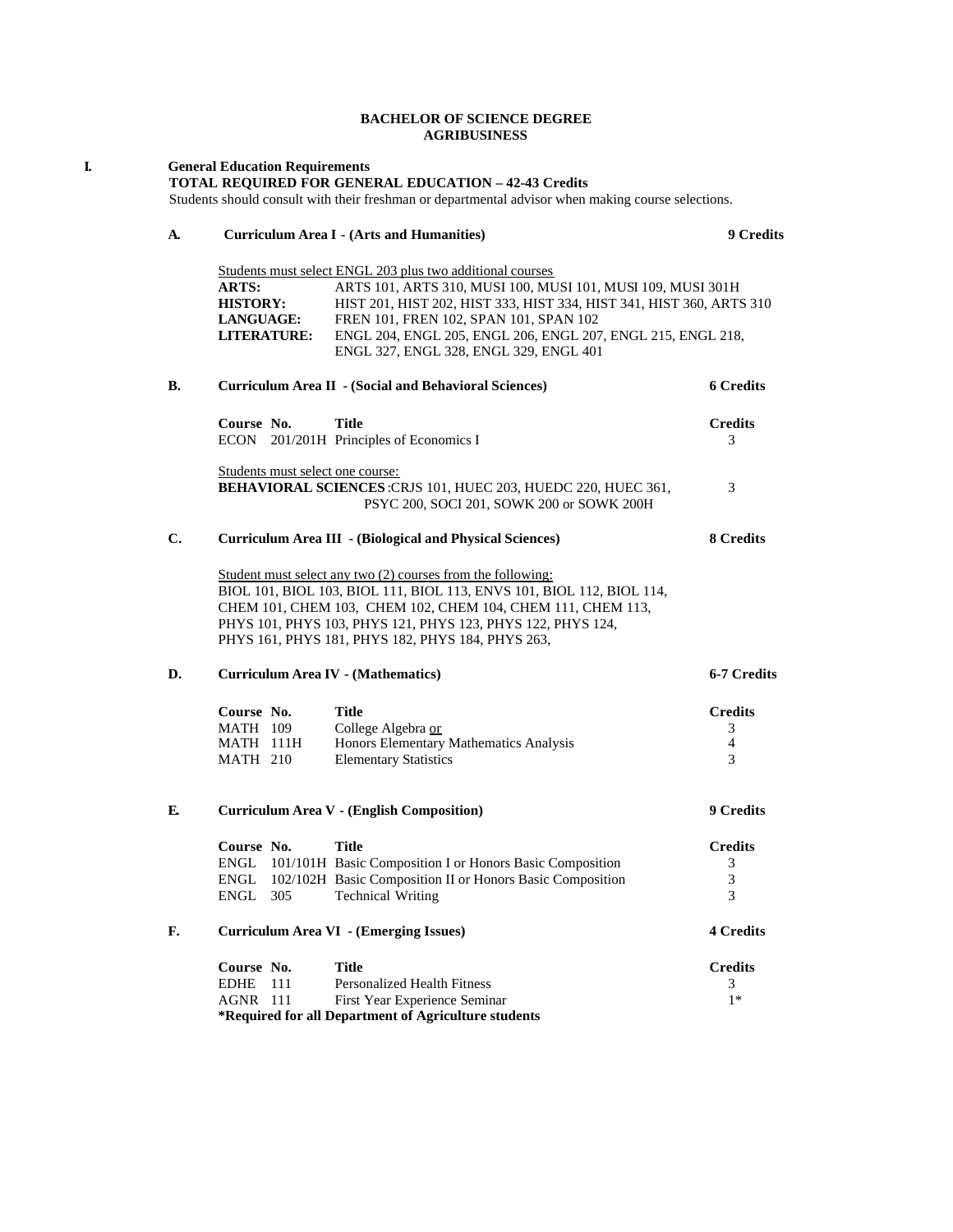## **II. Program Core Requirements 15 Credits**

| Course No.      | Title                                         | <b>Credits</b> |
|-----------------|-----------------------------------------------|----------------|
| <b>ANPT</b> 114 | Introduction to Animal Science                | 4              |
| PLSC –<br>- 184 | Introduction to Plant Science                 | $\mathcal{F}$  |
| PLSC 185        | Introduction to Plant Science Lab             |                |
| $AGEC$ 213      | Introduction to Agricultural Economics        | $\mathcal{R}$  |
| AGME 283        | Engineering Principles Applied to Agriculture | 3              |
| 301<br>AGRI     | Seminar                                       |                |

# **III. Major Core Requirements\* 48 Credits**

| Course No. | <b>Title</b>                                                                                                                                                                                                | <b>Credits</b>                                       |
|------------|-------------------------------------------------------------------------------------------------------------------------------------------------------------------------------------------------------------|------------------------------------------------------|
|            | Introduction to Agribusiness                                                                                                                                                                                | 3                                                    |
|            | <b>Quantitative Methods in Agribusiness</b>                                                                                                                                                                 | 3                                                    |
|            | <b>Agribusiness Management</b>                                                                                                                                                                              | 3                                                    |
|            | Agribusiness Seminar II                                                                                                                                                                                     |                                                      |
|            | <b>Agricultural Price Analysis</b>                                                                                                                                                                          | 3                                                    |
|            | <b>Marketing Agricultural Products</b>                                                                                                                                                                      | 3                                                    |
|            | International Agricultural Markets, Trade and Development                                                                                                                                                   | 3                                                    |
|            | Farm Management                                                                                                                                                                                             | 3                                                    |
|            | <b>Agricultural Finance</b>                                                                                                                                                                                 | 3                                                    |
|            | <b>Agricultural Policy</b>                                                                                                                                                                                  | 3                                                    |
|            | Introductory Financial Accounting I                                                                                                                                                                         | 3                                                    |
|            | Introductory Corporate & Managerial Accounting                                                                                                                                                              | 3                                                    |
|            | Calculus I                                                                                                                                                                                                  | 4                                                    |
|            | Principles of Economics II/Honors Principles of Economics II                                                                                                                                                | 3                                                    |
|            | Intermediate Micro Economic Theory                                                                                                                                                                          | 3                                                    |
|            | Introduction to Computer Use                                                                                                                                                                                |                                                      |
|            |                                                                                                                                                                                                             |                                                      |
|            | AGBU 223<br>AGBU 313<br>AGBU 323<br>AGBU 471<br>AGEC 333<br>AGEC 423<br>AGEC 433<br>AGEC 443<br>$AGEC$ 453<br>AGEC 463<br>ACCT 201<br>ACCT 202<br><b>MATH 112</b><br>$ECON$ 202/H<br>ECON 300<br>$CSDP$ 220 | *A minimum grade of "C" is required for each course. |

# **IV. Supportive Requirements \*\* 6 Credits**

Choose a minimum of 6 credit hours from courses listed below

| Course No.                                                                        | <b>Title</b>                           | <b>Credits</b> |  |  |
|-----------------------------------------------------------------------------------|----------------------------------------|----------------|--|--|
| AGBU 300                                                                          | Internship I                           |                |  |  |
| AGBU 371                                                                          | Agribusiness Seminar I                 |                |  |  |
| $AGBU$ 400                                                                        | Internship II                          |                |  |  |
| $AGEC$ 419                                                                        | <b>Agricultural Cooperatives</b>       | 3              |  |  |
| $CSDP$ 240                                                                        | Principles of Data Processing          | 3              |  |  |
| ECON 301                                                                          | Intermediate Macro Economic Theory     | 3              |  |  |
| $ECON$ 304                                                                        | The Economics of Black America         |                |  |  |
| <b>ECON 303</b>                                                                   | Labor Economics                        |                |  |  |
| <b>ECON 302</b>                                                                   | Money and Banking                      |                |  |  |
| $ECON$ 402                                                                        | Economics of Development               |                |  |  |
| <b>BUAD 302/H</b>                                                                 | Organization and Accounting Management |                |  |  |
| BUAD 412                                                                          | <b>Business Law</b>                    | 3              |  |  |
| ACCT 301                                                                          | Cost and Budgetary Control             |                |  |  |
| $BUAD$ 411/H                                                                      | Operations Research & Decision Theory  | 3              |  |  |
| BUAD 307                                                                          | <b>Industrial Relations</b>            | 3              |  |  |
| **A minimum cumulative grade of "C" (GPA 2.0) is required for supportive courses. |                                        |                |  |  |

### **V. Free Electives 8 Credits**

**TOTAL PROGRAM REQUIREMENTS 120**